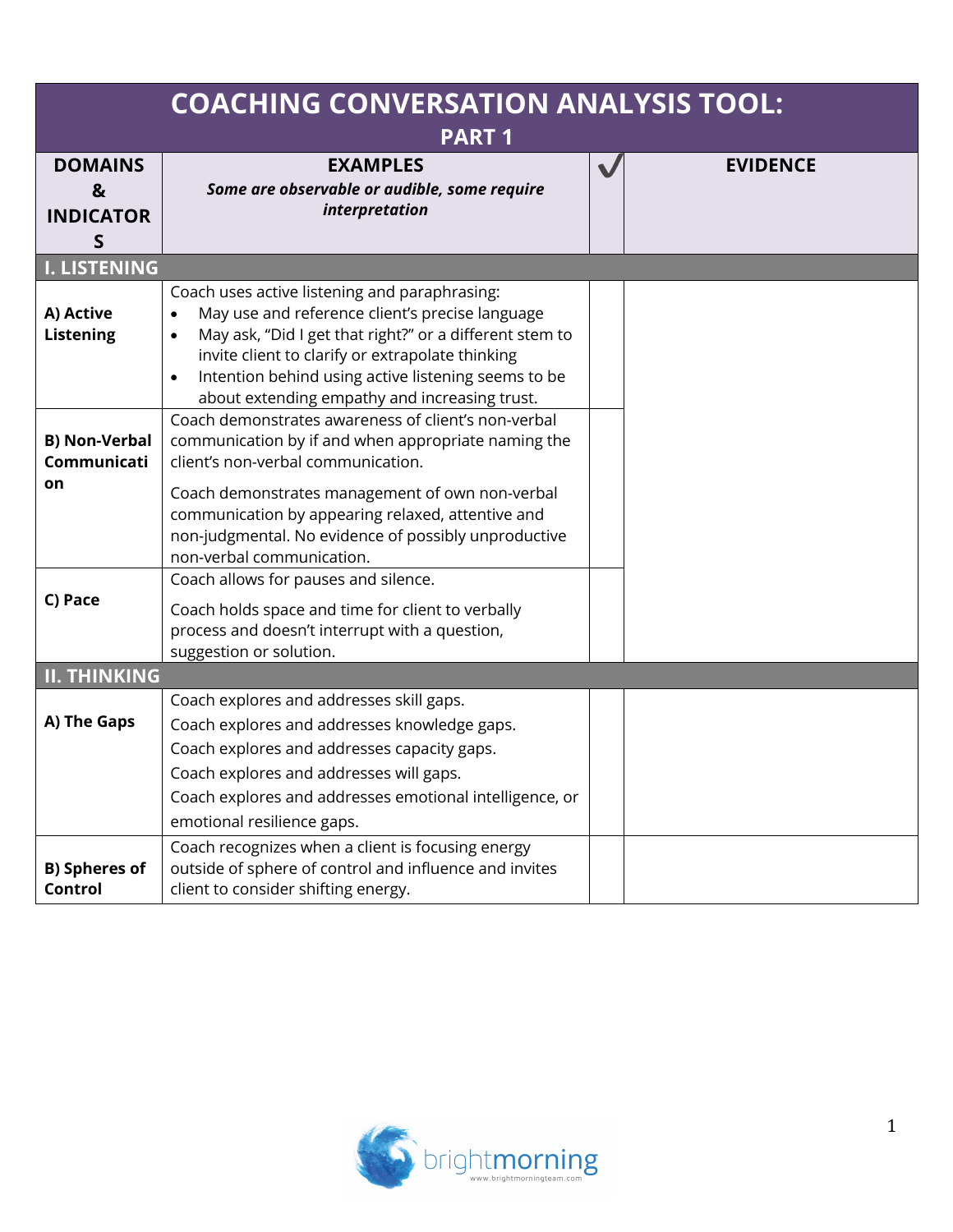| C) The Ladder<br>of Inference                                                 | Coach recognizes when a client is espousing a belief<br>(which can be expressed as a mindset or rut story) and<br>may respond with any of the following:<br>I hear that you have a strong opinion about that.<br>$\bullet$<br>Would you be willing to explore some of the<br>$\bullet$<br>assumptions you're making?<br>Are you willing to explore where that idea came from?<br>$\bullet$<br>What might be another way to see that?<br>$\bullet$<br>What else could that mean?<br>$\bullet$ |  |
|-------------------------------------------------------------------------------|----------------------------------------------------------------------------------------------------------------------------------------------------------------------------------------------------------------------------------------------------------------------------------------------------------------------------------------------------------------------------------------------------------------------------------------------------------------------------------------------|--|
|                                                                               | Coach may use a confrontational or cathartic stance to<br>guide the client in exploring the consequences of an<br>unproductive belief and may use the term unintended<br>consequence.                                                                                                                                                                                                                                                                                                        |  |
|                                                                               | Coach may invite client to gather or analyze additional<br>data, or engage a client in this activity, to shift a belief.<br>Coach may surface or point to additional data sets.<br>$\bullet$<br>At some point in this activity, and especially at the<br>end, the coach invites the client to articulate a new<br>belief based on this expanded data set. The coach<br>and client use the term belief and in some way<br>reflect on the shift in beliefs.                                    |  |
| <b>D) The Coaching Lenses</b>                                                 |                                                                                                                                                                                                                                                                                                                                                                                                                                                                                              |  |
| 1. Compassion                                                                 |                                                                                                                                                                                                                                                                                                                                                                                                                                                                                              |  |
| Compassion is<br>the ability to<br>suspend<br>judgment                        | Coach distinguishes between what a client does and<br>who they are, and may help them make this distinction.<br>Coach can manage their emotional response to what a<br>client says and does.                                                                                                                                                                                                                                                                                                 |  |
| We cultivate<br>spaces for<br>compassion                                      | Coach can cultivate a space for compassion by listening,<br>and being calm and present. Regardless of what the<br>client says or does, the coach does not get triggered by<br>the behavior and looks for what is worthwhile.<br>wholesome and healthy in the client.                                                                                                                                                                                                                         |  |
| 2. Inquiry                                                                    |                                                                                                                                                                                                                                                                                                                                                                                                                                                                                              |  |
| The way we<br>define the<br>problem dictates<br>how we define<br>the solution | The coach questions how the problem is being defined.<br>The coach may frame the problem in many ways, or<br>invites the client to see the problem in different ways.                                                                                                                                                                                                                                                                                                                        |  |
| People can create<br>their own<br>knowledge and<br>solutions                  | The coach invites the client to identify solutions and<br>doesn't claim to know the singular right answer and<br>communicates that there is no singular right answer.                                                                                                                                                                                                                                                                                                                        |  |
| Evidence is<br>critical to making<br>informed<br>decisions                    | The coach asks about data on the problem: What data is<br>available? What does it say we should address? What<br>else might need to be gathered?                                                                                                                                                                                                                                                                                                                                             |  |

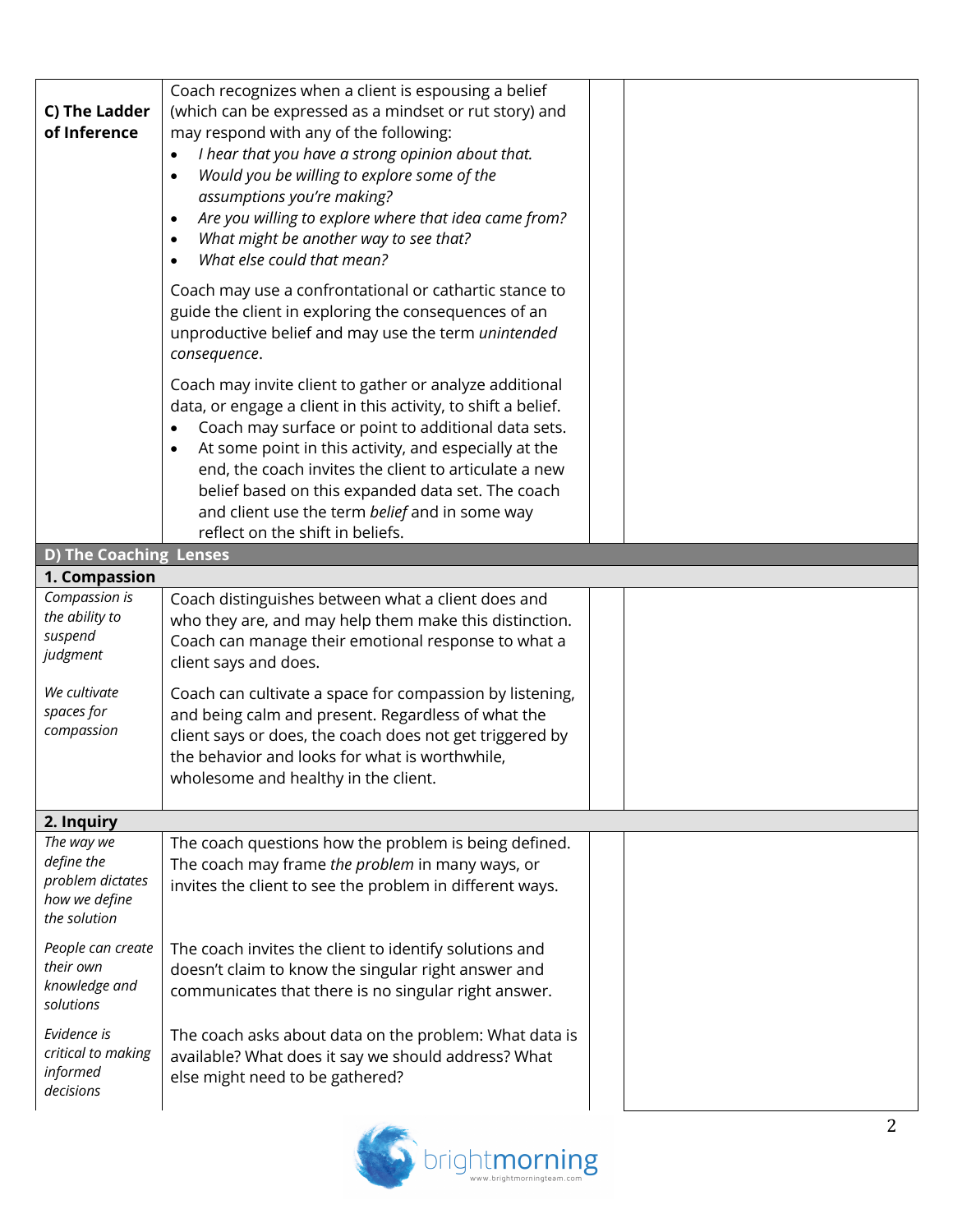| Multiple<br>perspectives are<br>essential                                                                          | The coach guides the client to identify his/her own<br>perspective and to see the problem from multiple<br>perspectives.<br>The coach may guide the client to gather other<br>perspectives in order to understand the problem better.                                                                                                                                                                                                                 |  |
|--------------------------------------------------------------------------------------------------------------------|-------------------------------------------------------------------------------------------------------------------------------------------------------------------------------------------------------------------------------------------------------------------------------------------------------------------------------------------------------------------------------------------------------------------------------------------------------|--|
| We never know<br>everything we<br>need to know, so<br>we need to act<br>anyway                                     | The coach challenges analysis paralysis and encourages<br>the client to take action on a problem even if all the<br>necessary information isn't available.                                                                                                                                                                                                                                                                                            |  |
| 3. Systems Thinking                                                                                                |                                                                                                                                                                                                                                                                                                                                                                                                                                                       |  |
| We seek to<br>understand the<br>big picture.                                                                       | Coach uses a variety of probing and clarifying questions<br>to elicit the client to identify the elements of the big<br>picture.                                                                                                                                                                                                                                                                                                                      |  |
| We must<br>understand the<br>complex<br>interactions in<br>any context in<br>order to<br>intervene<br>effectively. | The coach raises connections or probes for the client to<br>make connections between things that are happening<br>and larger systems.<br>The coach invites the client to recognize and reflect on<br>these connections and interactions in order to find a<br>place where the client can take effective action.<br>The coach pushes the client to consider an issue fully<br>and resists the urge to come to a quick conclusion or a<br>quick action. |  |
| It's essential to<br>explore the<br>consequences of<br>both short and<br>long term<br>actions.                     | The coach may use prompts such as:<br>If you do X, what might happen with Y?<br>$\bullet$<br>What might be the unintended consequences of this<br>$\bullet$<br>particular action?<br>If you do this, what might be the immediate and long<br>$\bullet$<br>term consequences?                                                                                                                                                                          |  |

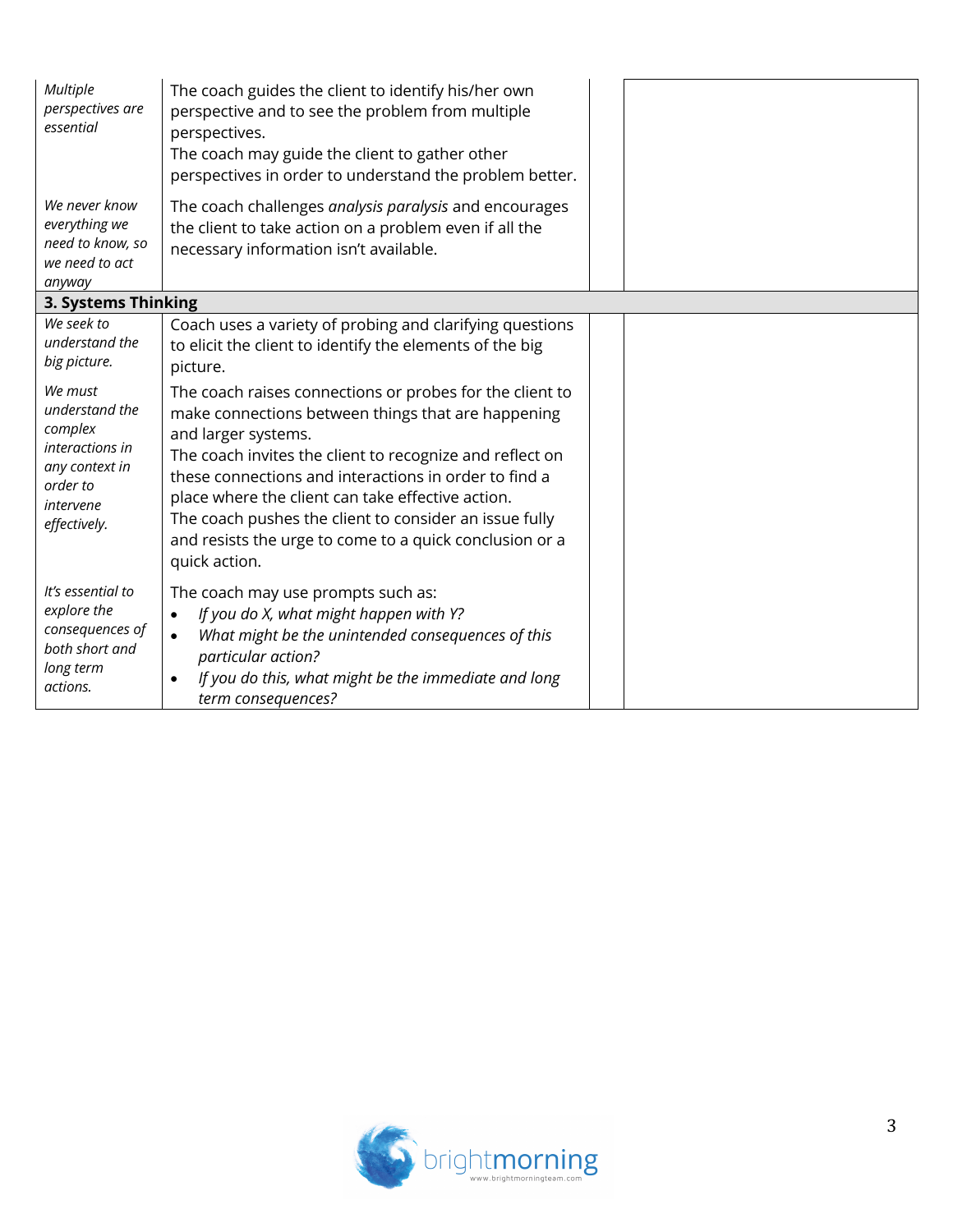| 4. Adult Learning                                                                                                                                                                                   |                                                                                                                                                                                                                                                                                                                                                                                                                                                                                                                                                                                                                                                                                                                                                               |  |  |  |
|-----------------------------------------------------------------------------------------------------------------------------------------------------------------------------------------------------|---------------------------------------------------------------------------------------------------------------------------------------------------------------------------------------------------------------------------------------------------------------------------------------------------------------------------------------------------------------------------------------------------------------------------------------------------------------------------------------------------------------------------------------------------------------------------------------------------------------------------------------------------------------------------------------------------------------------------------------------------------------|--|--|--|
| Adults must feel<br>safe to learn                                                                                                                                                                   | The coach communicates (verbally and non-verbally)<br>that their role is not to judge, refrains from shaming the<br>client and is empathetic and compassionate. The coach<br>may ask the client for permission, may acknowledge<br>feelings, and may use active listening.                                                                                                                                                                                                                                                                                                                                                                                                                                                                                    |  |  |  |
| Adults want to be<br>the origin of our<br>own learning                                                                                                                                              | The client is treated as an autonomous learner capable<br>of making learning decisions. They are invited to make<br>decisions about what to focus the conversation on, what<br>to problem-solve, what to reflect on, what actions to<br>take, and so on.                                                                                                                                                                                                                                                                                                                                                                                                                                                                                                      |  |  |  |
| Adults come to<br>learning with<br>experiences and<br>knowledge;<br>coaches meet<br>clients where<br>they are.<br><b>Adult learning</b><br>must be<br>scaffolded and<br>within the<br>learner's ZPD | The coach asks the client to make connections between<br>present learning challenges and past experiences. The<br>coach may ask about previous experiences, point out<br>connections, activate background knowledge, and/or<br>affirm previous experience.<br>The coach's language acknowledges the client's present<br>skill, knowledge, capacity, and will set-and may address<br>gaps.<br>This may be evident if the coach does any of the<br>following:<br>1. Invites the client to build on or extend an activity<br>that they are already doing.<br>2. Uses the client's language and terms in conversation<br>to ensure understanding.<br>References something that client has done in the<br>3.<br>past and uses this as evidence that the client can |  |  |  |
|                                                                                                                                                                                                     | take the next step.<br>Asks a reflective question or makes a suggestion and<br>4.<br>the client responds positively and with indication<br>that they feel it can be done.                                                                                                                                                                                                                                                                                                                                                                                                                                                                                                                                                                                     |  |  |  |
| Adults want and<br>need feedback                                                                                                                                                                    | The coach invites the client to identify what they would<br>like feedback on, and delivers it in a way that the client<br>can hear.<br>The coach uses data or evidence to present feedback.<br>The feedback is non-judgmental, actionable, and<br>specific.                                                                                                                                                                                                                                                                                                                                                                                                                                                                                                   |  |  |  |
| 5. Emotional Intelligence                                                                                                                                                                           |                                                                                                                                                                                                                                                                                                                                                                                                                                                                                                                                                                                                                                                                                                                                                               |  |  |  |
| Emotional<br>intelligence is<br>essential                                                                                                                                                           | Coach recognizes client's emotions and invites client to<br>reflect on them. Coach can distinguish between when a<br>client's emotions are going to interfere in thinking or<br>action, and knows when and how to address them.<br>Coach may help a client name their emotions and may<br>offer strategies for dealing with them.                                                                                                                                                                                                                                                                                                                                                                                                                             |  |  |  |
| Emotional                                                                                                                                                                                           | How we interpret a challenging event is critical in                                                                                                                                                                                                                                                                                                                                                                                                                                                                                                                                                                                                                                                                                                           |  |  |  |

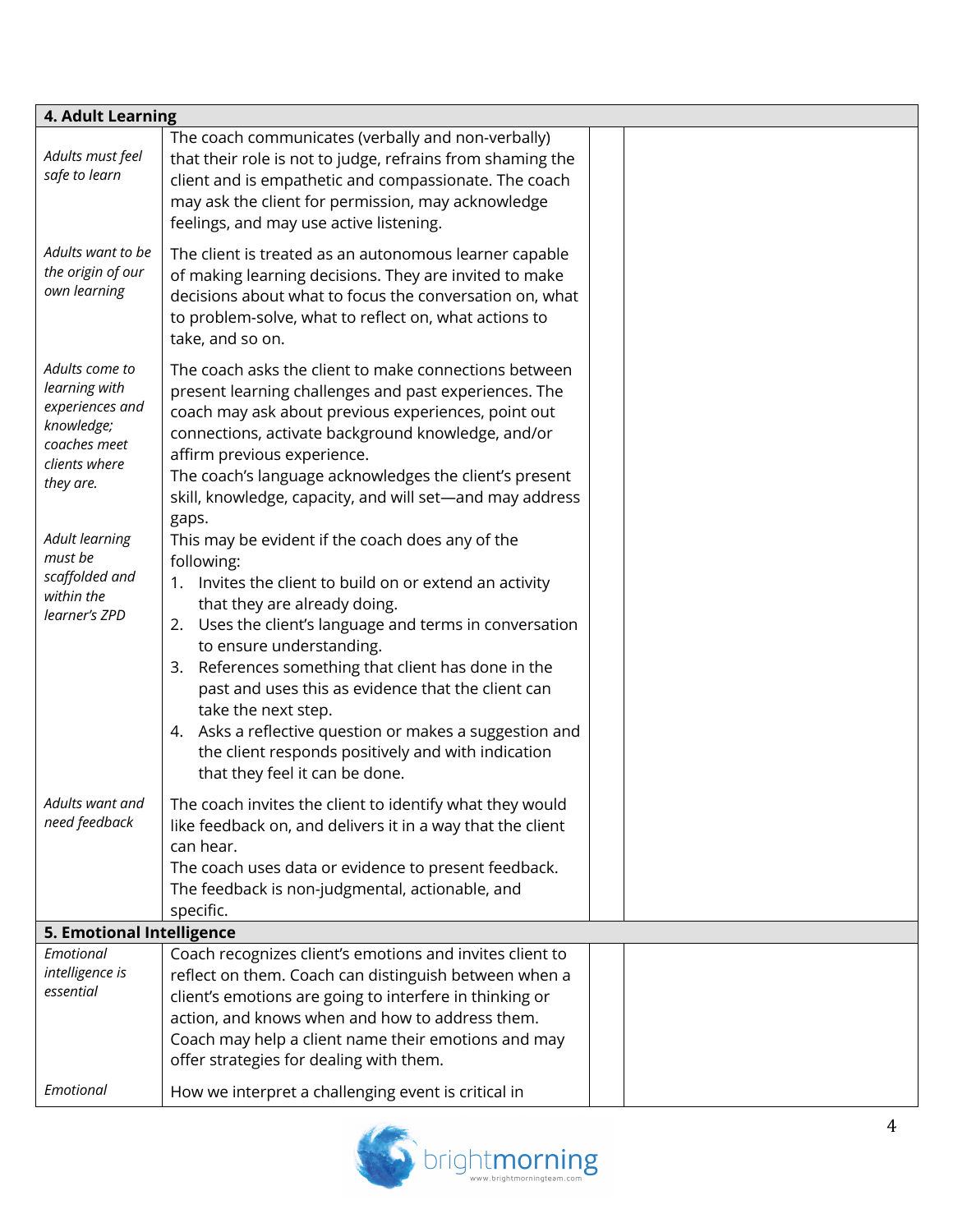| resilience can be<br>built | whether we'll bounce back from it. Coach may invite<br>client to frame interpretations of events in ways that will<br>build resilience. |  |
|----------------------------|-----------------------------------------------------------------------------------------------------------------------------------------|--|
|                            | Coach recognizes and interrupts rut stories and<br>mindsets that don't contribute to emotional resilience.                              |  |

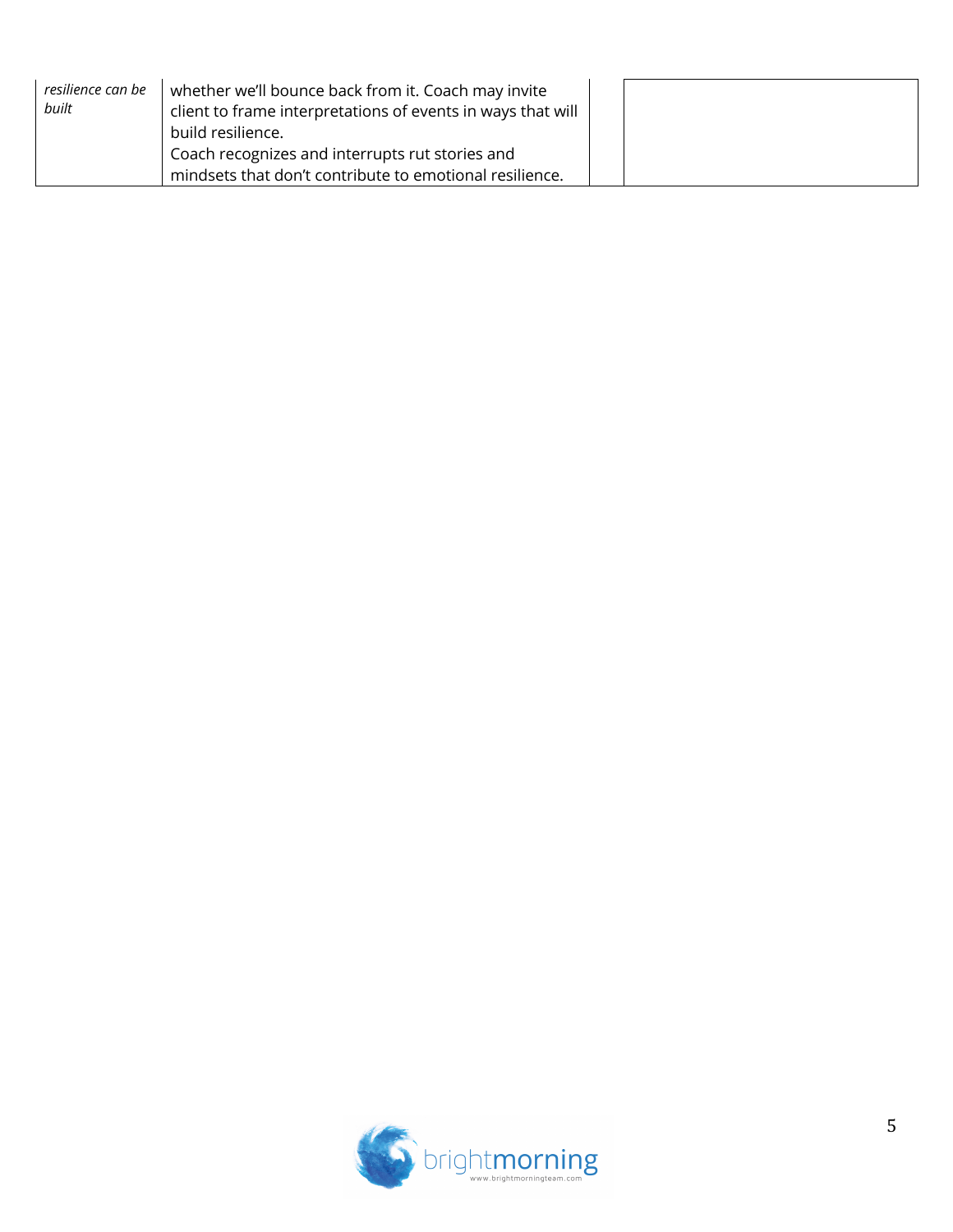| 6. Change Management                                          |                                                                                                                                                                                                                                                                                                                                                                                                               |  |  |
|---------------------------------------------------------------|---------------------------------------------------------------------------------------------------------------------------------------------------------------------------------------------------------------------------------------------------------------------------------------------------------------------------------------------------------------------------------------------------------------|--|--|
| Focus on the<br>bright spots; use<br>asset-based<br>coaching. | Coach highlights assets and guides client to do the<br>same; encourages client to explore how to build on<br>strengths. Assets are explored in the client, their school,<br>classroom, students, situation, and so on. May sound<br>like:<br>What's working? What part went well? How did that<br>$\bullet$<br>feel? What did you learn from that success? What are<br>their strengths? What do they do well? |  |  |
| Script the critical<br>moves                                  | Coach's guidance is clear, narrow and focused on<br>specific behaviors. Coach does not present the client<br>with too many options. Guidance or feedback is<br>actionable.<br>Coach is careful not to make assumptions about what<br>client can/can't do.                                                                                                                                                     |  |  |
| Point to the<br>destination                                   | The client's goals and vision are surfaced, generated, or<br>referenced. Long term goals are connected to short<br>term critical moves. Coach may engage client in<br>visualizing or describing desired outcomes.                                                                                                                                                                                             |  |  |
| Motivate the<br>elephant                                      | Coach engages the client in naming and describing<br>positive feelings (present or anticipated) that could<br>motivate them to make changes.                                                                                                                                                                                                                                                                  |  |  |
| Shrink the<br>change                                          | Coach breaks down the change into one step at a time.<br>Coach guides client toward making small wins that are<br>meaningful and within immediate reach. Focus may be<br>on a student, an action, or a next step. May sound like:<br>What's one thing you could do tomorrow with X to help<br>$\bullet$<br>him/her?                                                                                           |  |  |
| Grow your<br>people                                           | Coach cultivates a growth mindset in client. Coach helps<br>client develop new identities. May sound like:<br>You've identified this gap as a skill set. Is that something<br>you think you can learn?<br>Tell me about the person you'd like to become.<br>$\bullet$                                                                                                                                         |  |  |
| Tweak the<br>environment                                      | Coach recognizes that behavior changes when a<br>situation changes and considers how an environment is<br>impacting behavior. The coach wonders, and may ask: is<br>it a person problem or a situation problem? Coach may<br>suggest changes to the environment.                                                                                                                                              |  |  |
| Conditions for<br>change assessed                             | Coach explores the conditions necessary for change to<br>occur-leadership, vision, skills, incentives, resources,<br>clear plan of action. Coach assesses for the skill, will,<br>knowledge and capacity to change. May ask questions<br>such as, What's your willingness to do this?                                                                                                                         |  |  |

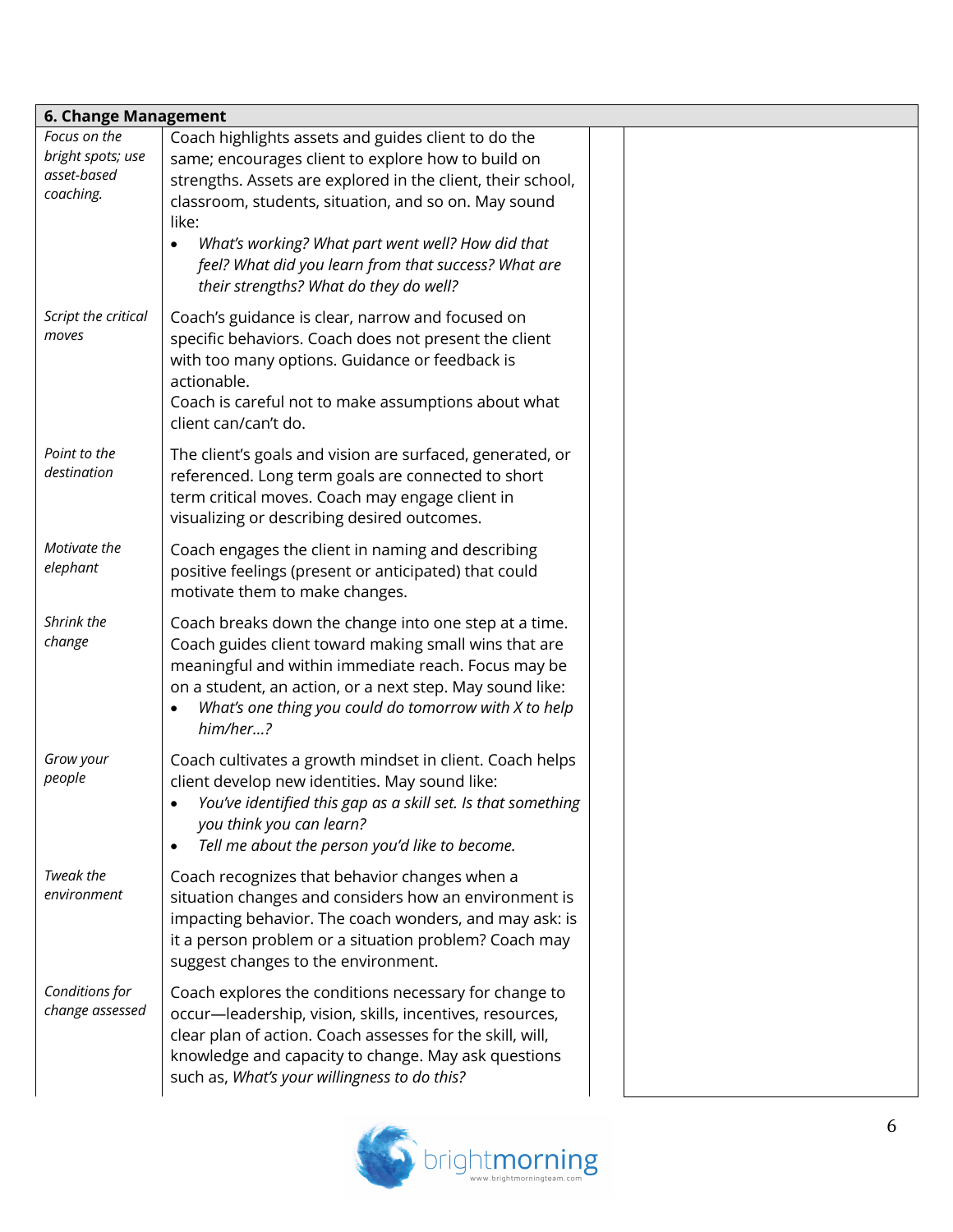| Beneficial change<br>is possible | Coach guides client in exploring conditions for change.<br>May ask:                                        |  |
|----------------------------------|------------------------------------------------------------------------------------------------------------|--|
|                                  | What are the strengths that can be built on?<br>What are the opportunities for change? What's<br>possible? |  |

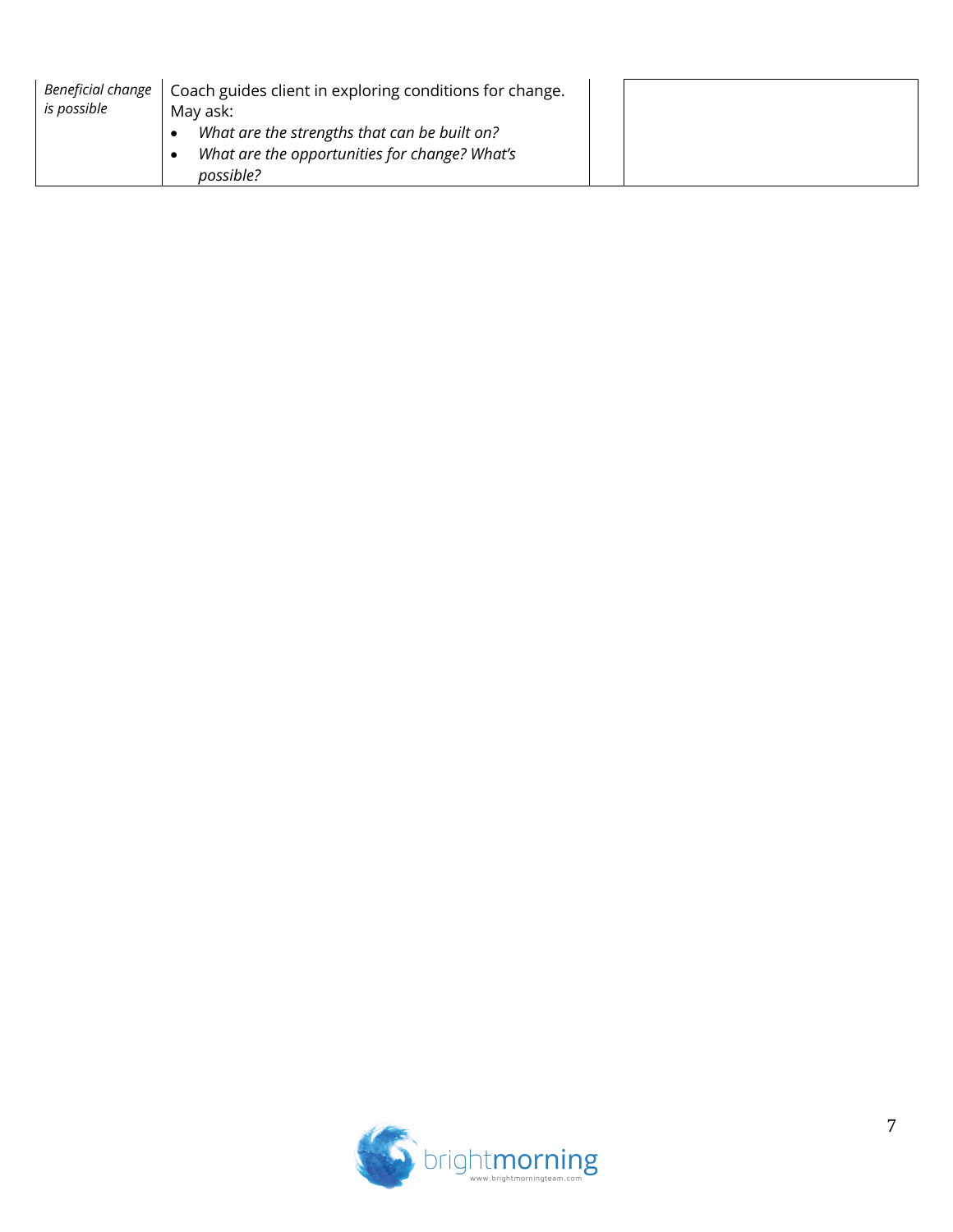| 7. Systemic Oppression           |                                                                      |  |
|----------------------------------|----------------------------------------------------------------------|--|
| Systemic                         | Coach pays attention to ways in which systemic                       |  |
| oppression exists                | oppression can manifest and may probe for more                       |  |
|                                  | information or data if there are inequities to address.              |  |
|                                  | Coach pays attention to data points that might reflect               |  |
|                                  | patterns of oppression (e.g., student referrals, seating,            |  |
|                                  | participation, patters of interactions, grades, and so on).          |  |
|                                  | Coach may explore questions such as:                                 |  |
|                                  | Who is at the table? Who isn't?<br>$\bullet$                         |  |
|                                  | Who has power? What is that power based on?                          |  |
|                                  | Who is safe to share their truths?<br>$\bullet$                      |  |
|                                  | Whose voice is being heard? Whose is not?                            |  |
| Systemic                         | Coach initiates conversations addressing systemic                    |  |
| oppression needs<br>to be talked | oppression when they have data indicating that there                 |  |
| about                            | are inequities in a classroom, school, or client's practice.         |  |
|                                  | When coach recognizes that systemic oppression is at                 |  |
| Systemic                         | play, they raises the issues with the intent to make                 |  |
| oppression can                   | positive change in the client's practice and for those               |  |
| be undone                        | without power. Coach's actions and language reflect an               |  |
|                                  | understanding that oppression and injustice are human                |  |
|                                  | creations and can be undone.                                         |  |
|                                  | Coach is aware of the strong emotions that arise in                  |  |
| Discussing                       | themselves and in clients when discussion systemic                   |  |
| oppression is                    | oppression. Coach demonstrates skill in acknowledging                |  |
| difficult                        | those emotions in others, managing the discomfort in                 |  |
|                                  | themselves, and facilitating an effective coaching                   |  |
|                                  | conversation in spite of emotions.                                   |  |
| <b>III. RESPONDING</b>           |                                                                      |  |
| <b>Facilitative Stances</b>      |                                                                      |  |
|                                  | Tell me about a previous time when How did you deal                  |  |
| A) Catalytic                     | with that?                                                           |  |
|                                  | I hear you're struggling with How do you intend to                   |  |
|                                  | start?                                                               |  |
|                                  | It sounds like you're unsatisfied with What would you<br>$\bullet$   |  |
|                                  | do differently next time?                                            |  |
|                                  | You've just talked about five different things you want<br>$\bullet$ |  |
|                                  | to work on this week. The last thing you mentioned is                |  |
|                                  | How important is this to you?                                        |  |
|                                  | How do you want your students to remember you?<br>٠                  |  |
|                                  | How do you want to remember this situation in 15<br>$\bullet$        |  |
|                                  | years?                                                               |  |
|                                  | Who do you want to be in this situation?<br>$\bullet$                |  |
|                                  | I'm noticing that you're experiencing some feelings.<br>$\bullet$    |  |
| <b>B) Cathartic</b>              | Would it be OK to explore those for a few minutes?                   |  |
|                                  | What's coming up for you right now? Would you like to                |  |

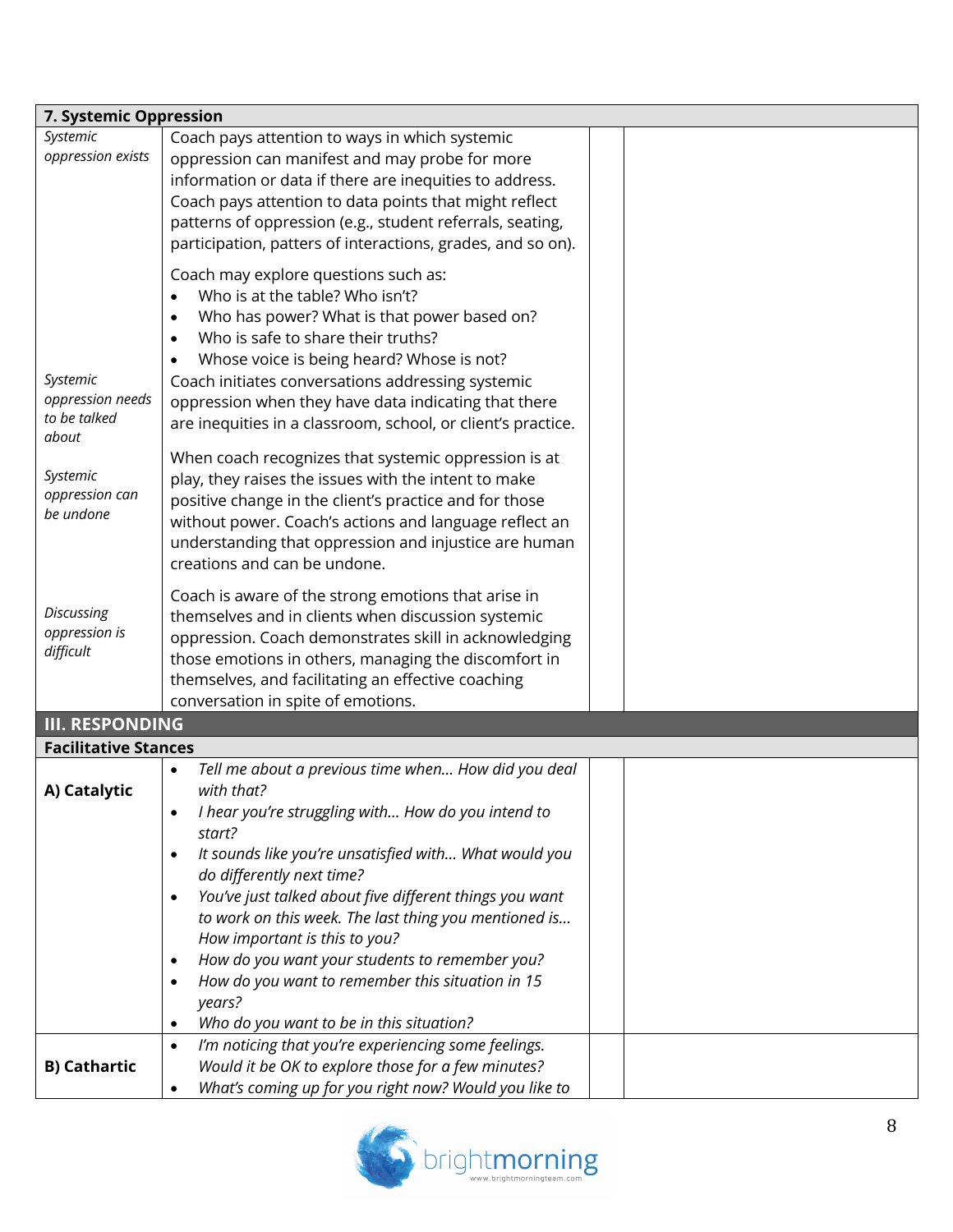|                          |           | talk about your feelings?                                   |  |
|--------------------------|-----------|-------------------------------------------------------------|--|
|                          |           | Wow. I imagine I'd have some emotions if that happened      |  |
|                          |           | to me. Are you experiencing strong feelings?                |  |
|                          | $\bullet$ | I noticed how when youthe students really (To identify      |  |
| C) Supportive            |           | something that worked and why it worked)                    |  |
|                          | $\bullet$ | It sounds like you have a number of ideas to try out! It'll |  |
|                          |           | be exciting to see which works best for you!                |  |
|                          | $\bullet$ | What did you do to make the lesson so successful?           |  |
|                          | $\bullet$ | I'm interested in learning (or hearing) more about          |  |
|                          | $\bullet$ | Your commitment is really inspiring to me.                  |  |
|                          | $\bullet$ | It sounds like you handled that in a very confident way.    |  |
|                          | $\bullet$ | I'm confident that you'll be successful.                    |  |
| D) Other                 | $\bullet$ | What's another way you might?                               |  |
| facilitative             | $\bullet$ | What would it look like if?                                 |  |
|                          | $\bullet$ | What do you think would happen if?                          |  |
|                          | $\bullet$ | How wasdifferent from (or similar to)?                      |  |
|                          | $\bullet$ | What's another way you might?                               |  |
|                          | $\bullet$ | What sort of an impact do you think?                        |  |
|                          | $\bullet$ | What criteria do you use to?                                |  |
|                          | $\bullet$ | When have you done something likebefore?                    |  |
|                          | $\bullet$ | What do you think?                                          |  |
|                          | $\bullet$ | How did you decide(come to that conclusion?)?               |  |
|                          | $\bullet$ | I'm curious to know more about                              |  |
|                          | $\bullet$ | I'm intrigued by                                            |  |
|                          | $\bullet$ | I'm interested in                                           |  |
|                          |           | I wonder                                                    |  |
| <b>Directive Stances</b> |           |                                                             |  |
|                          | $\bullet$ | I would like you to discuss this issue with your            |  |
| E)                       |           | supervisor.                                                 |  |
| <b>Prescriptive</b>      | $\bullet$ | You need to know that the school's policy is                |  |
|                          | $\bullet$ | Have you talked to __ about that yet? Last week you         |  |
|                          |           | said you planned on doing so.                               |  |
|                          |           | Would it be ok if I share some advice that I think might    |  |
|                          |           | help you? You're welcome to take it or leave it, of         |  |
|                          |           | course.                                                     |  |
|                          | $\bullet$ | I'd like to suggest                                         |  |
|                          | $\bullet$ | There's a useful book on that topic by                      |  |
| F)                       |           | An effective strategy to teach __ is                        |  |
| <b>Informative</b>       |           | You can contact __ in __ department for that                |  |
|                          |           | resource                                                    |  |
|                          | $\bullet$ | Your principal will be in touch about that.                 |  |
|                          |           | __ is very effective at teaching that skill; maybe you      |  |
|                          |           | could observe him.                                          |  |
|                          | $\bullet$ | Would you be willing to explore your reasoning (or          |  |
| G)                       |           | assumptions) about this?                                    |  |
| Confrontatio             | $\bullet$ | I'd like to ask you about Is that okay?                     |  |
| nal                      |           | What's another way you might?                               |  |
|                          |           | What would it look like if?                                 |  |